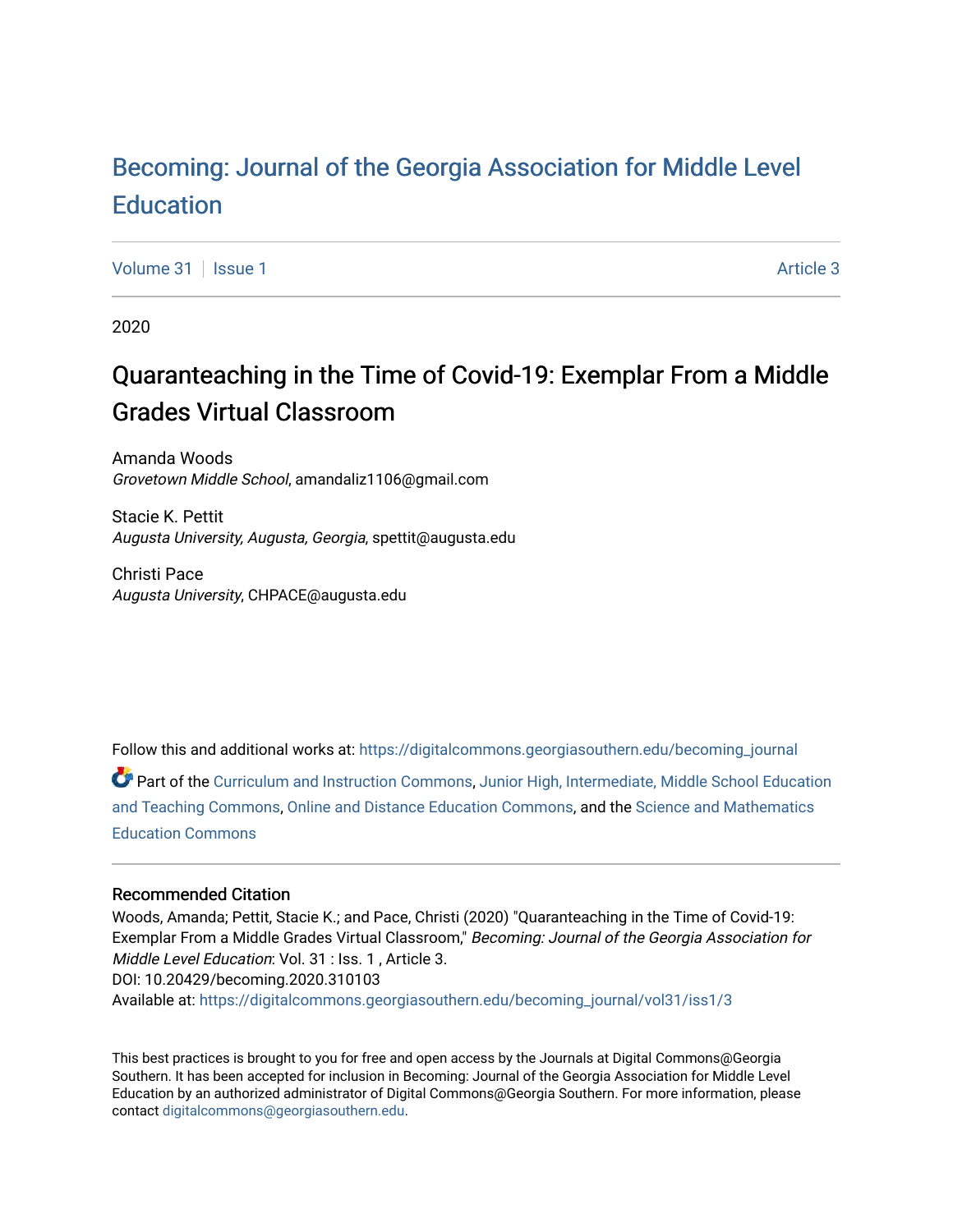# **Quaranteaching in the Time of Covid-19: Exemplar from a Middle Grades Virtual Classroom**

Amanda Woods Grovetown Middle School

> Stacie K. Pettit Christi L. Pace Augusta University

## **Abstract**

The COVID-19 pandemic dropped educators across the world straight into remote learning with little time to prepare. As some have inevitably struggled, other middle grades educators have overcome beginning hurdles to not only survive but thrive amidst this new challenge. One teacher in particular, despite being in her first year, has found innovative ways to connect and motivate her middle grades students in a virtual environment. This article extends the steps, tips, and resources article (Pace, Pettit, & Barker, also in this issue) to provide a personal example of the successes (and yet still challenges) that exist when "quaranteaching" is done well. From TikTok videos, to Kahoot games played over Zoom, to contests to encourage attendance and increase motivation, Amanda Woods, winner of the National Association of Professors of Middle Level Education (NAPOMLE) Teacher Candidate of the Year in 2019, shares how she continues to meet the developmental needs of her young middle grades students even when she cannot see them physically each day.

*Keywords*: COVID-19, online instruction, distance learning, virtual strategies

*"I don't come to Mrs. Woods's zoom meetings because…" "I back out at the last minute because I don't think I look good on camera." - 6th grade girl "I'm in trouble or busy." - 6th grade boy*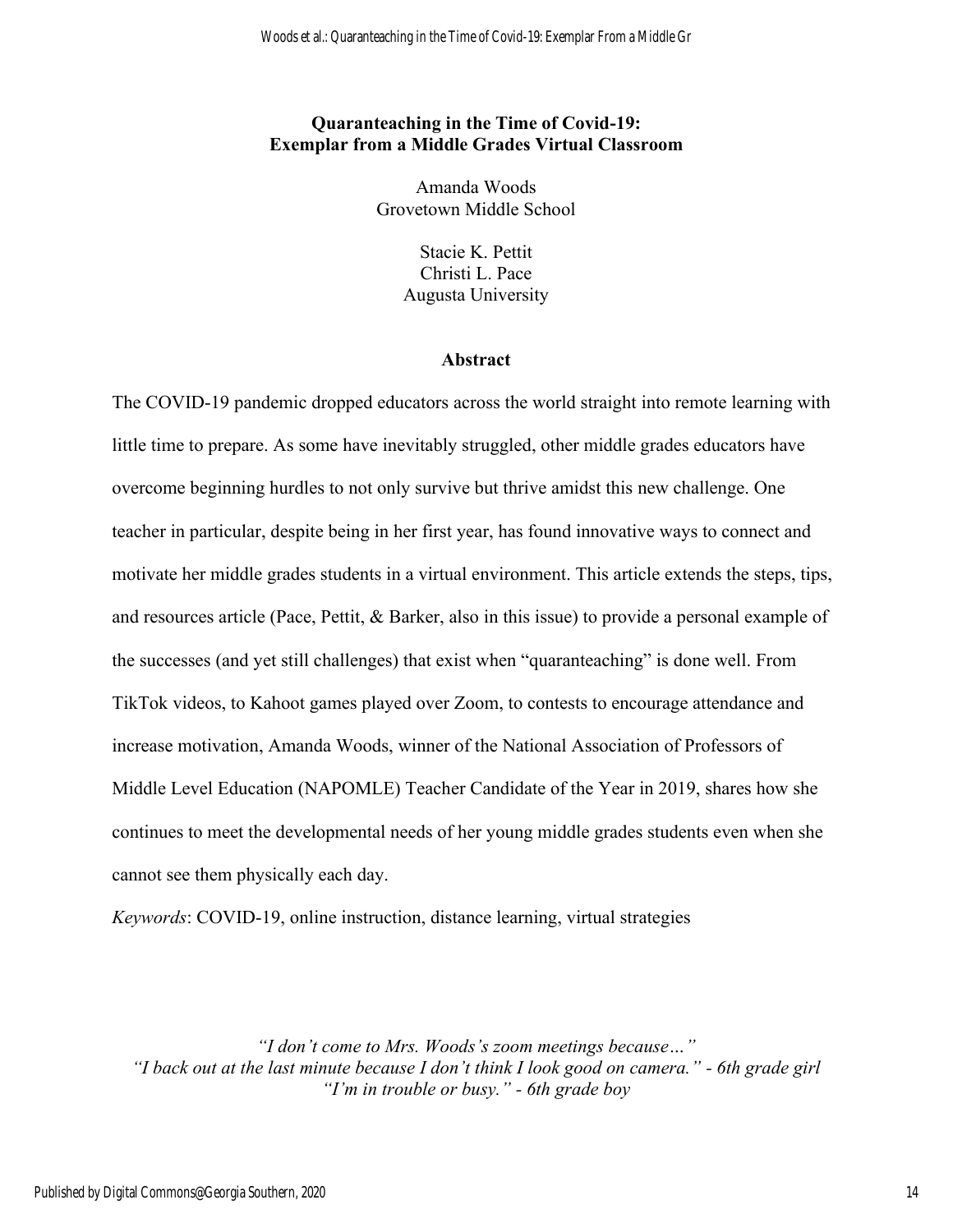*Two weeks into our learn from home program and my middle graders' participation in my live lessons and activities was less than stellar. I posted the day's activities with an instructional video each day. I made the lessons fun and engaging by using multiple websites and resources. I made silly videos of me teaching the topic with filters from snapchat. But, I still wasn't getting the participation level and excitement I desired. I wondered what I was doing wrong. So, I reverted to what I always do when I struggle in the classroom. I turned to my students for answers.* 

- *Amanda Woods*

The above vignette illustrates the reflections of a passionate first year teacher, Amanda Woods, just two weeks after being thrust into "crisis teaching" with very little warning or preparation. As past president of the Augusta University Collegiate Middle Level Association (CMLA), we were curious about how Amanda was dealing with "quaranteaching" during this time of COVID-19. So, we caught up with her and learned that despite some initial hurdles, she and her students have moved beyond surviving to thriving. In this article, we share Amanda's journey as a sixth grade math teacher in the final nine weeks of her first year of teaching as the COVID-19 pandemic became a reality that none of us were prepared to address.

## **Amanda's Background**

To more fully appreciate how Amanda has moved from surviving to thriving with online teaching amidst COVID-19, understanding how she came to teaching provides a context for better understanding. After spending eight years in the military as a linguist, Amanda decided it was time to return to her original dream of becoming a teacher. She found her calling at Augusta University while enrolled in Dr. Pettit's course, *The Nature and Needs of the Middle Grades Learner*. Here, she learned the middle school mantra of "relationships first, content second", which resonated with exactly why she wanted to become a teacher. Working through the middle grades teacher preparation courses, 6-8 years older than most of her peers, Amanda strove to be the best and inspire others along the way. Throughout her time in college, she co-presented with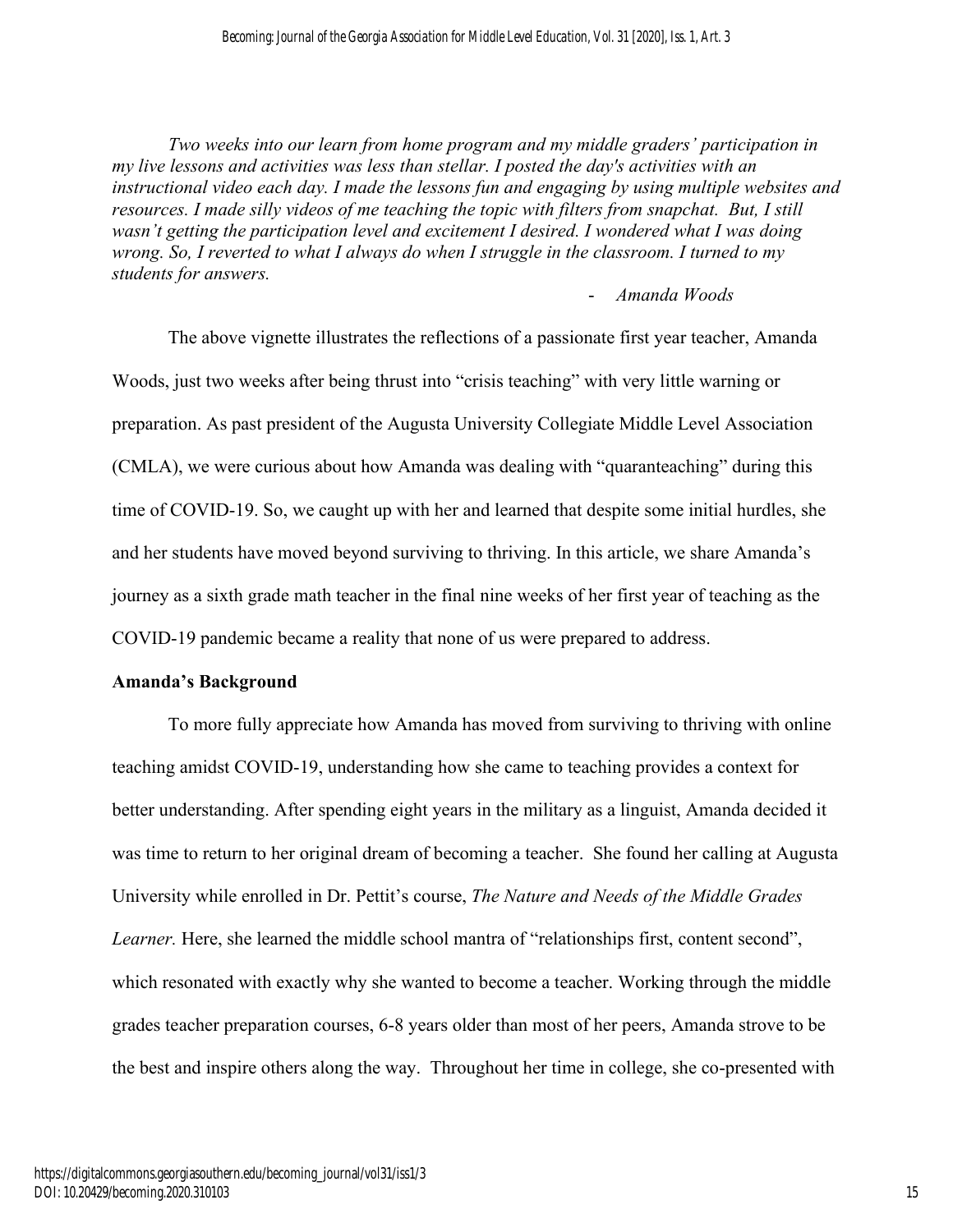her professors at AMLE's 2017 conference, won a grant as Augusta University's CMLA President to present at AMLE's 2018 conference, won Outstanding Undergraduate Student in Middle Grades Education 2018-2019, and the National Association of Professors of Middle Level Education (NAPOMLE) Teacher Candidate of the Year in 2019. Recently, her school district nominated her as one of three top finalists for "Rookie of the Year". All of these accomplishments have helped Amanda build a strong foundation as a teacher capable of handling any educational challenge, including the most recent one of transitioning her sixth grade math class to online teaching and learning.

## **The Quaranteaching Journey Begins**

This past March after schools in other parts of the country had already shut down and positive COVID-19 cases in Georgia were on the rise, Amanda's school district made the difficult decision to move all of their classes online. This is also when she began keeping a journal about her experiences. On Tuesday, March 17, the exact day that students and teachers found out they would begin "Learn From Home", which they thought at the time was temporary, Amanda recorded the following words in her journal:

*My classes were tiny today. At the end of the day, we walked the kids all the way down to the buses and waved as they drove away. I cried. I'm worried about the students with bad home lives, about the ones who never do work in class, so why would they do work online? More than all that, I'm sad I won't get to see their faces and smiles every day. I'm gonna miss my classroom. It's so warm and welcoming. Best of all it has routines embedded in it! I thrive when on a routine. This is going to be a challenge. At least one state, Kansas, has come out and said they will not return to school this year! WHAT? This is crazy. This cannot be how my first year of teaching ends! I didn't even get to say goodbye to half my kids. I really hope Georgia doesn't have to do this.*

The very next day, teachers were expected to have work prepared for their students to learn from home. There was no time to get platforms prepared or instructions sent out. Many teachers, like Amanda, are parents, so with schools closed new responsibilities included not only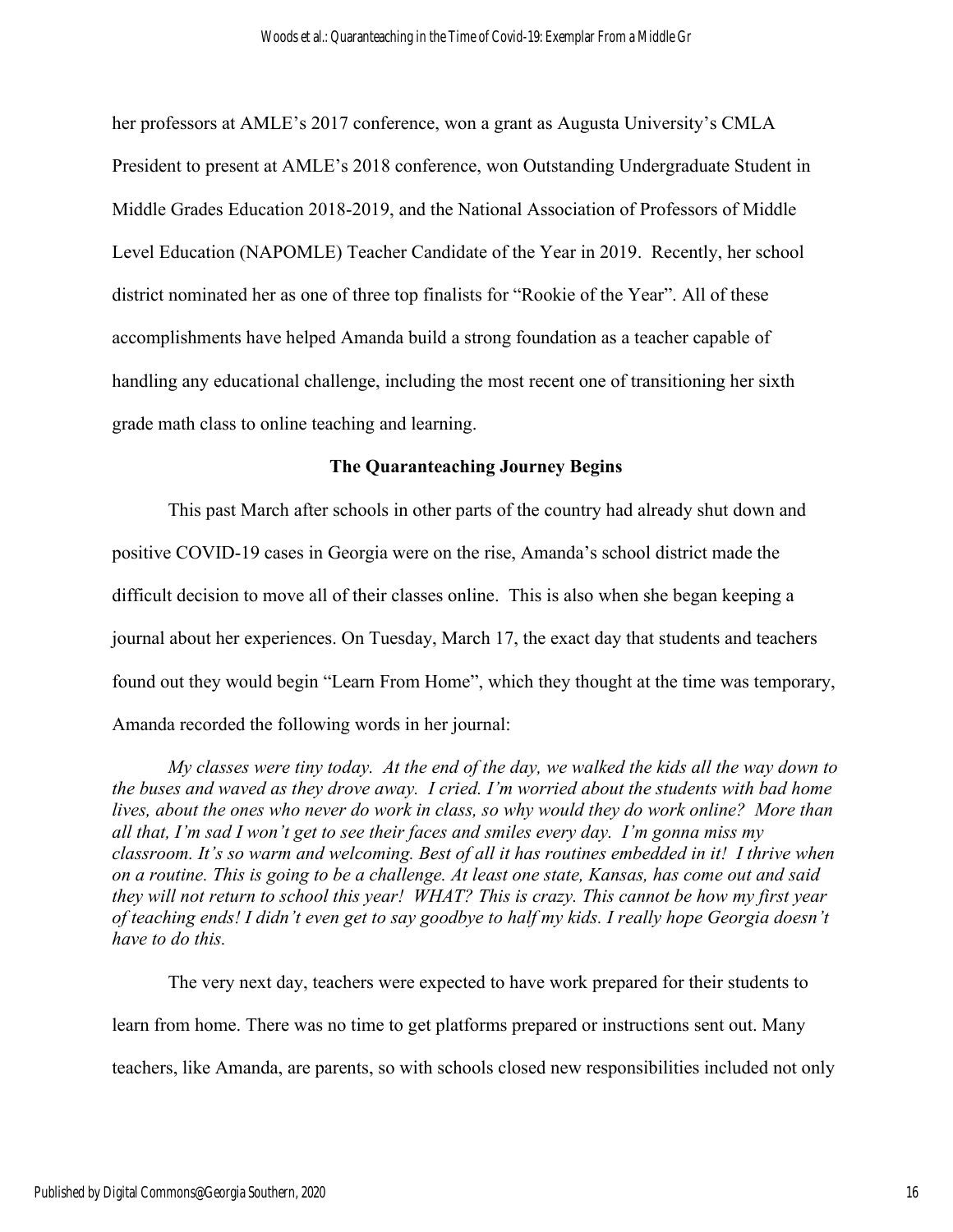having a child in the home while working, but "homeschooling" also ensued using the resources provided from teachers. The experience for Amanda went like this:

*March 18: Day one of learning from home. I'm working way harder than I did when we were in class. I don't even know how that is possible. I worked fixing videos, making slides, leaving video feedback for each individual student, and replying to student questions on Google Classroom. Then I ran - gotta get that self care in. I am dead tired. I really hope these kids watch their feedback videos. Days left until we go back to school: 38*

Days continued like this for Amanda, just as they have for other teachers across the country navigating this abrupt change from all they had previously known. Sometimes the stress reaches a tipping point. The same was true for Amanda Woods.

# **Online Teaching is Not for the Faint of Heart**

While it's easy to conceptualize teachers enjoying this time by staying home in pajamas all day, in reality teachers are working harder than ever to contact students, to connect with them, and to provide meaningful instruction from a distance. Unlike face-to-face teaching, online instruction requires teachers to be available to their students beyond the normal 7:30 AM- 2:00 PM school day. Providing assistance and feedback also isn't as easy as when a student raises her hand in the classroom and asks for help. Teachers are finding that what used to be a simple response to students now takes more time. Because most every direction and student reply must be explicitly written, it takes teachers more time to craft their lessons and put them online. Amanda illustrates this arduous task in the following journal entry:

*March 24: My day started like all my "learn from home" days have thus far. I snoozed my alarm until 6:30 AM then finally forced myself out of bed. I curled my hair and got dressed so I would feel more motivated to work. I hadn't posted today's assignment into Google Classroom for more than 20 minutes before THE question started rolling in. I made a video last night to help them navigate Google Classroom and the slides I had made to put their assignments on. And yet, I had a student claim that she still couldn't find an assignment. I wanted to bang my head against the desk. Instead, I asked her to meet me in Zoom so I could screen share and help her since she continues to have issues. After I showed her where to find her assignments, she posted again in Google Classroom the following message: "Best Teacher Ever!!!!!" Of course it had a lot more emojis, but it made me feel a bit better.*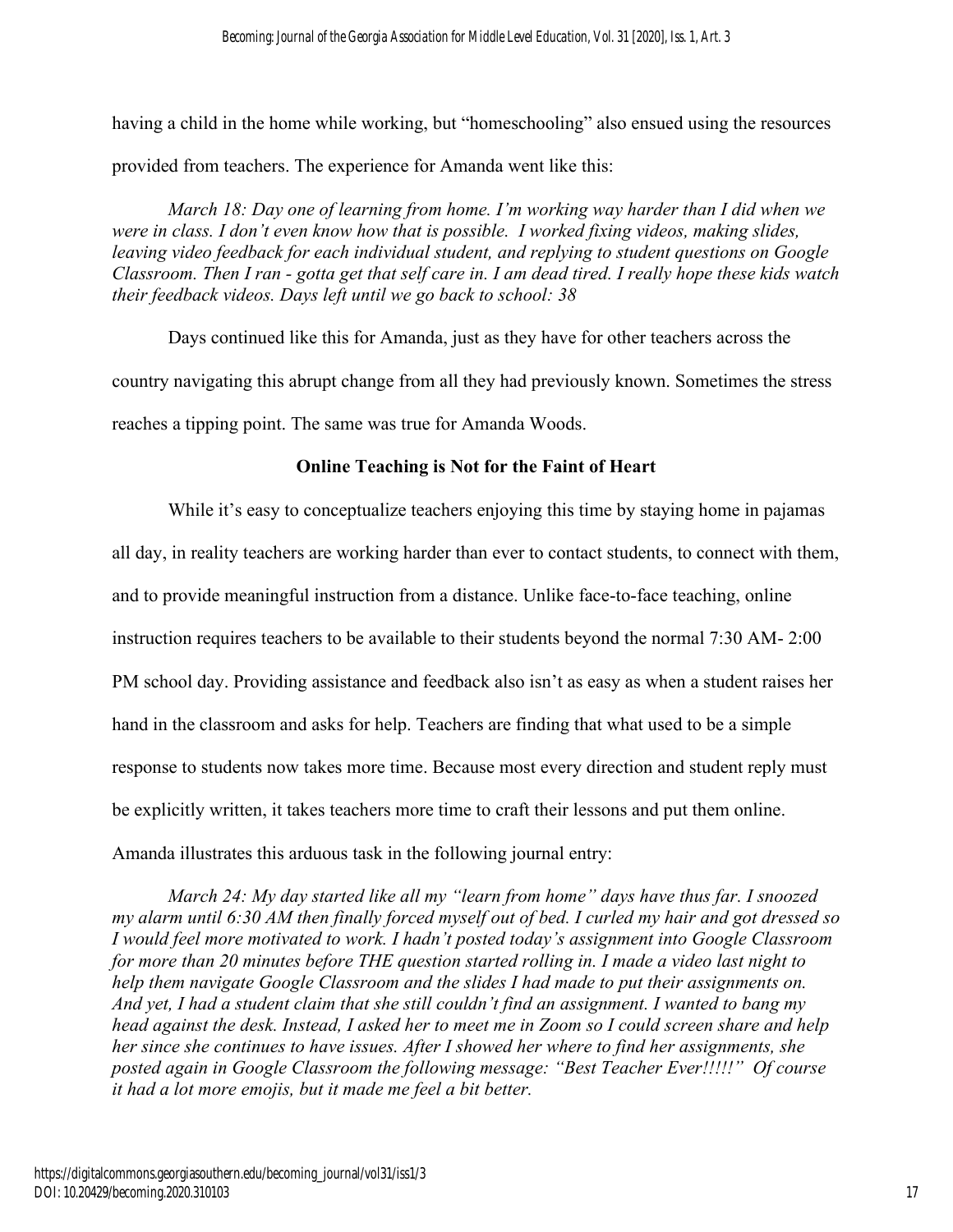Remember when Amanda said she lived by the mantra "Relationships first, content second"? Well, here she is putting that into practice. When she showed her student that she cared enough to meet one-on-one with her to explain that which may have not "needed" explaining, her student was able to succeed. Relationships are of utmost importance in middle level education (Virtue, 2018). This also holds true when working with administrators and other faculty. Teachers can no longer pop into their administrator's office to get quick advice. That, too, takes time. In the following journal entry, we get a short glimpse of Amanda's experience:

*We were scheduled to have a meeting via Zoom with our assistant principal. Everyone hopped on, and he went through some things and asked how we were and if we had any questions. No one asked anything. I felt like I was going to lose my mind. I have a thousand questions and stresses I wanted to talk about, but I wasn't about to hold up 18 other people so that this first year teacher, who is clearly the only one freaking out, can ask some questions. So, we hung up, and I cried. Then, I emailed our assistant principal and let all my stresses and frustrations out. Grades, keeping track of all the assignments, keeping track of the kids turning things in at all hours of the day and on different days, trying to be engaging, constantly repeating myself...I could go on. He was really nice and called me to help me calm down. Days left until we go back to school: 32*

Additionally, this journal entry highlights the role of middle level leaders and principals as an important factor in the success of middle schools (NMSA, 2010). They truly set the tone for a school, despite whether teaching within a brick and mortar classroom or the imaginary walls of a virtual classroom.

### **Negotiating Online Teaching and Learning**

After 14 long days of trying to plan online math instruction, uploading activities, and being present for her students, Amanda noticed that her sixth graders' participation still waned, and the majority simply were not logging on to her synchronous meetings. In an attempt to negotiate this transition to online teaching and learning and to get a better grasp of the situation, she went straight to her sixth graders to find out. She developed some questions that she asked her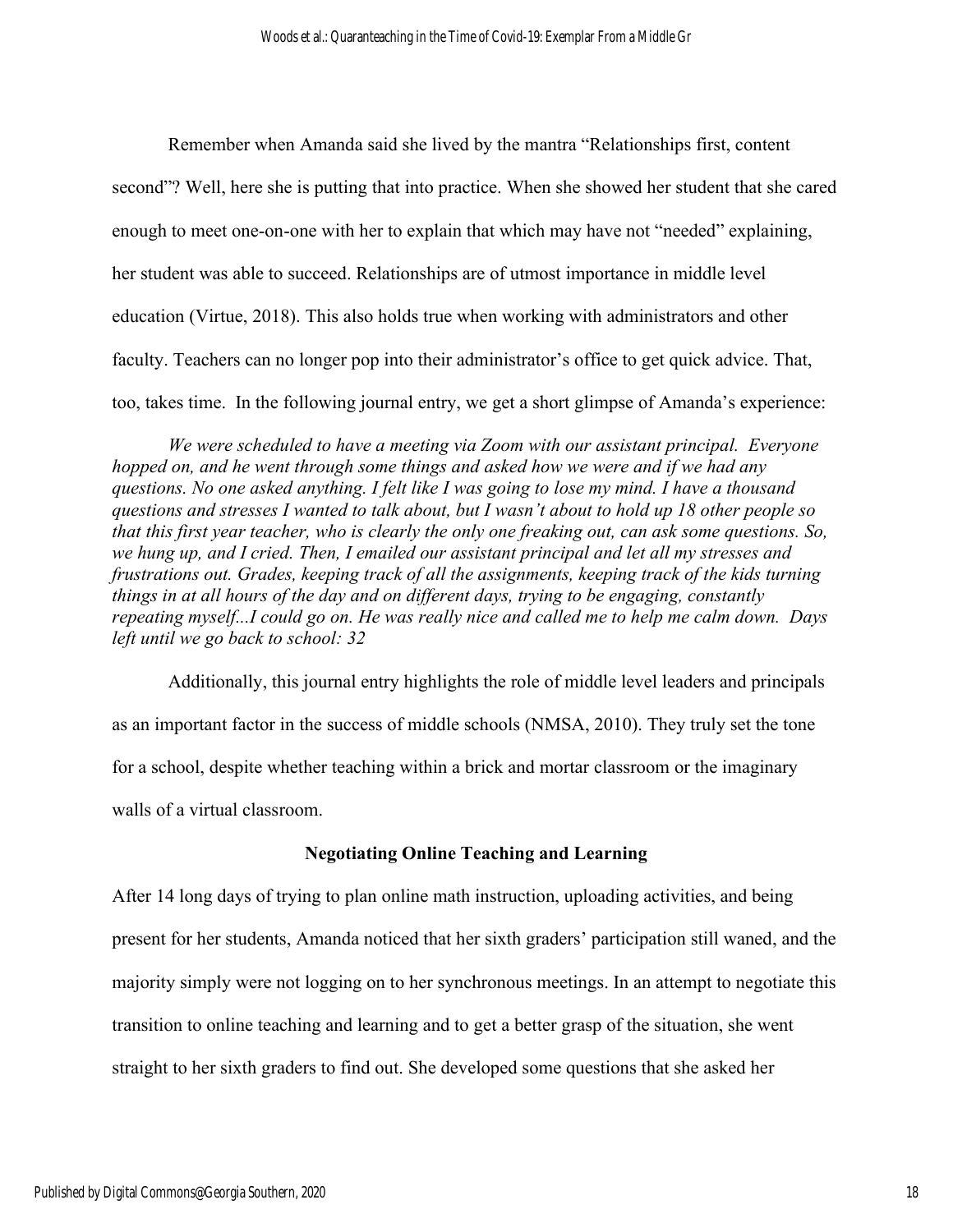students to answer that might provide some insight. Student responses were overwhelming, Amanda recalls. Below are the questions she asked, a summary of student responses, and what she implemented as a result of gathering this information.

> Questions: What would make learning from home a better experience for you? I would be more likely to come to Mrs. Woods's zoom meetings if she… Any other thoughts on how I can make this experience better for you? I wish Mrs. Woods would like my other teachers.

The students reported that they wanted instructional videos with some specific requests for TikTok videos. Many students wanted to choose what color Mrs. Woods would dye her hair. They also wanted more games. Mrs. Woods' students said they did not want her to do anything in particular like their other teachers because some said she was perfect or the most organized. The overall response was that the students wanted their other teachers to be more like Mrs. Woods.

Since almost half of her students loved the idea of getting to pick the color she would dye her hair, how could she not jump at this challenge? She decided that if 50% of her students attended a Zoom meeting within one week, Mrs. Woods would let them choose her hair color. Is her hair blue yet? No, but her Zoom attendance jumped from 8% to 33% of students attending! There's no doubt that Ms. Woods and her students will get there, especially with pie in the face as the next motivator!

Most importantly, asking for her students' input shows Amanda seeking successful ways to negotiate and adapt to this online teaching situation in a positive manner by prioritizing her relationship with her students, being developmentally responsive, and using the unique characteristics of young adolescents to help her make decisions (Ellerbrock, 2016). By including her middle graders in her quest to find out what she could do to help them be more successful,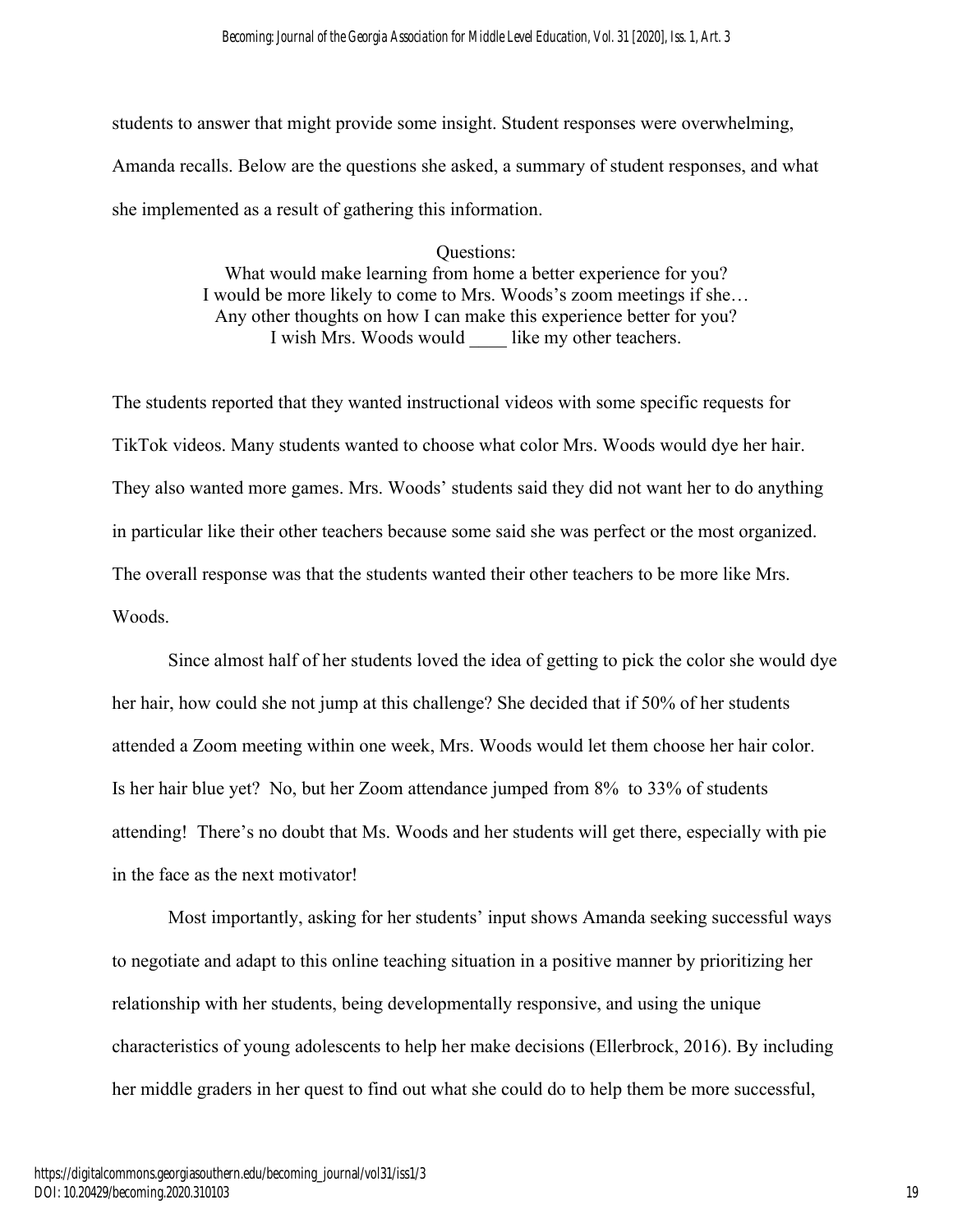she was giving them a sense of autonomy over their learning (Alley, 2019). She recalls thinking,

That's what it's all about, the students.

Together, as shared stakeholders in their learning, these sixth grade students know that Amanda thrives on their advice, direction, and preferences, recognizing there is always room for an educator to grow. Now more than ever, middle grades educators have to be of this mindset in order to succeed in this challenging learn from home scenario.

## **Striving Not Just Surviving**

*March 26: I feel like I'm finding a groove with this online thing. I assigned a small word problem, and most of my kids completed it! I even gave them a challenge problem. I was watching "Harry Potter" last night with my daughter, and there is a scene when Harry is on the Knight Bus and it halts to a stop because there is a lady crossing the street. In that scene a shriveled head counts down while the lady walks across the street; he says, "10, 9, 8, 7, 6, 5, 4, 3, 3 ½, 2, 1 ¾." I asked them to find the mistake in his "number line." Of course, all the kids kept asking where the number line was \*insert slamming my head into my desk here\* But, I'm going to continue trying to add more fun and games into their assignments, so the kids stay engaged. I guess as long as I don't give up and keep trying new things, I haven't lost. Right?*

Pace and Pettit (2020) explain that two important aspects of successful online instruction are culture and collaboration. Amanda understands this and allows students to play [Kahoot,](https://kahoot.com/) [Gimkit,](https://www.gimkit.com/) [Quizlet Live,](https://quizlet.com/) and [Quizizz](https://quizizz.com/) over [Zoom](https://zoom.us/) and [Google Meet.](http://meet.google.com/) It's hard being a teacher and wanting to teach live lessons when most of your students are not in attendance, and all they want to do is talk to one another. Can you blame them? Good teachers just want to talk to their students, too. Everyone is craving human interaction and fun! These games bring that to life! Amanda tries to mix up which platform she uses based on the kids in attendance and their preferences. She always plays against the kids to foster that competitive spirit, which also gives her a chance to work the problems out ahead of time so after the game is over she can review the most commonly missed questions with them! Please see Pace, Pettit, and Barker, also in this issue, for additional technological resources to support online instruction amidst COVID-19.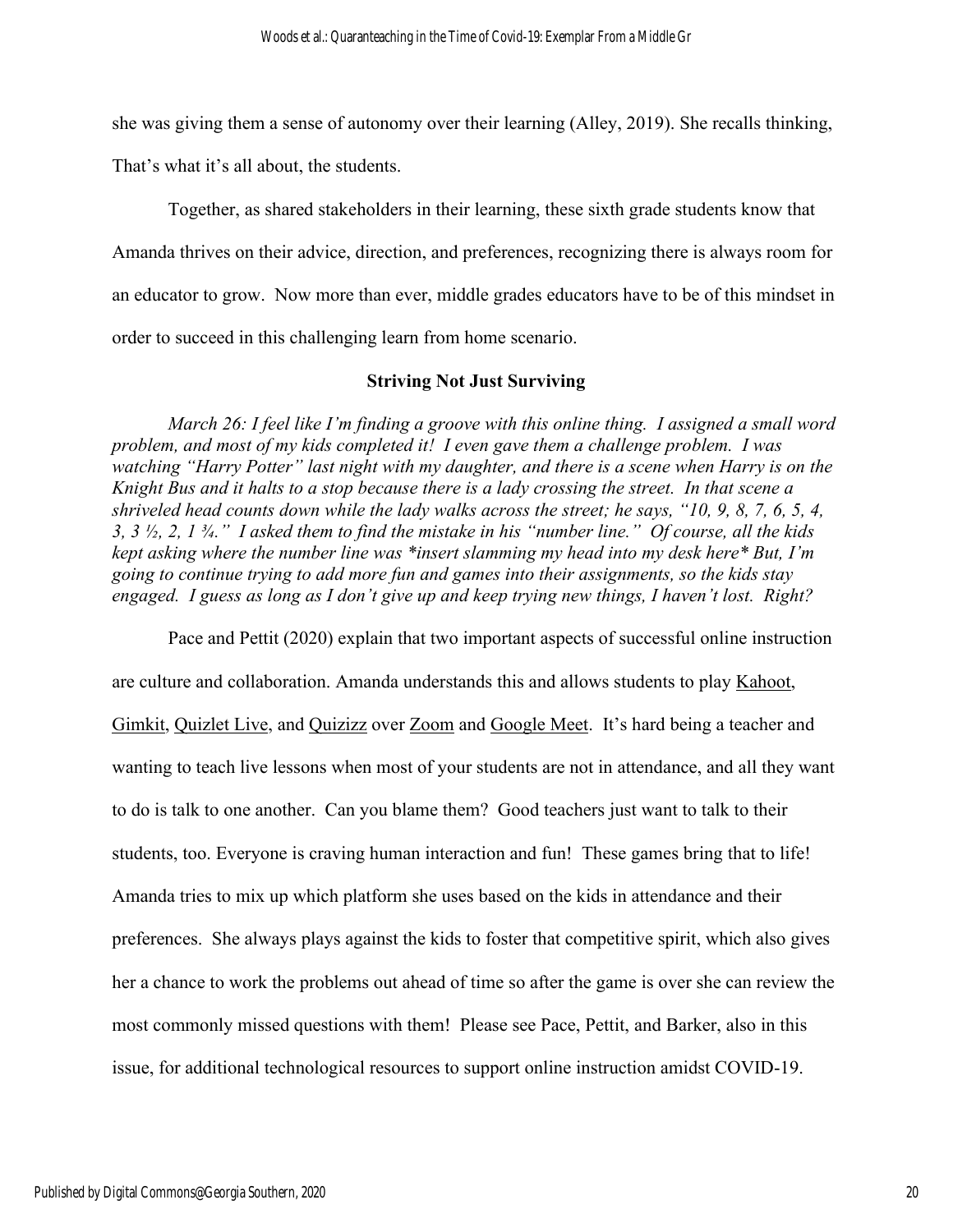Amanda's students are also obsessed with TikTok, and rightfully so. She reminds us, "This is not a new strategy. There are so many amazing educators who have been using this tool for months to years. Students love it!" Amanda claims she is not clever enough to come up with her own themes or songs for the kids yet, but there are so many other educators who have done this already for other educators to use. What is better than finding a multiplication song that is less than one minute long to a song the kids know and love? [TikTok](https://www.tiktok.com/en/) is an amazing resource for creative and innovative educators. Based on the feedback from her students, Amanda tries to post at least one TikTok a week that is educational (sometimes without them realizing it). Links to some of these example videos are included at the end of the article.

## **Quaranteaching, the New Normal**

*April 1: It's official. The thing I have been hoping wouldn't happen has finally happened. We won't be going back to school this year. Learning from home will continue the rest of the school year. Days left until we go back to school:*  $26 \rightarrow 127$ 

Teaching online has been challenging for middle level educators across the globe. For Amanda, it has made her question a lot about her teaching philosophy because giving conceptual math problems is hard to do when students don't have the ability to work through problems together or have her next to them telling them to keep trying. The productive struggle often is not present in the virtual classroom because many students just give up. Teachers have had to completely rethink how to teach online. But, for at least Amanda, she has learned about so many great resources that she will definitely make better use of next year when students are (hopefully) back in the classrooms. She has also been able to draw on the ISTE (2007) standards she learned how to implement primarily through a key assessment completed in her teacher preparation program, "The Online Teaching Module" (Pettit & Edwards, 2018). This experience has made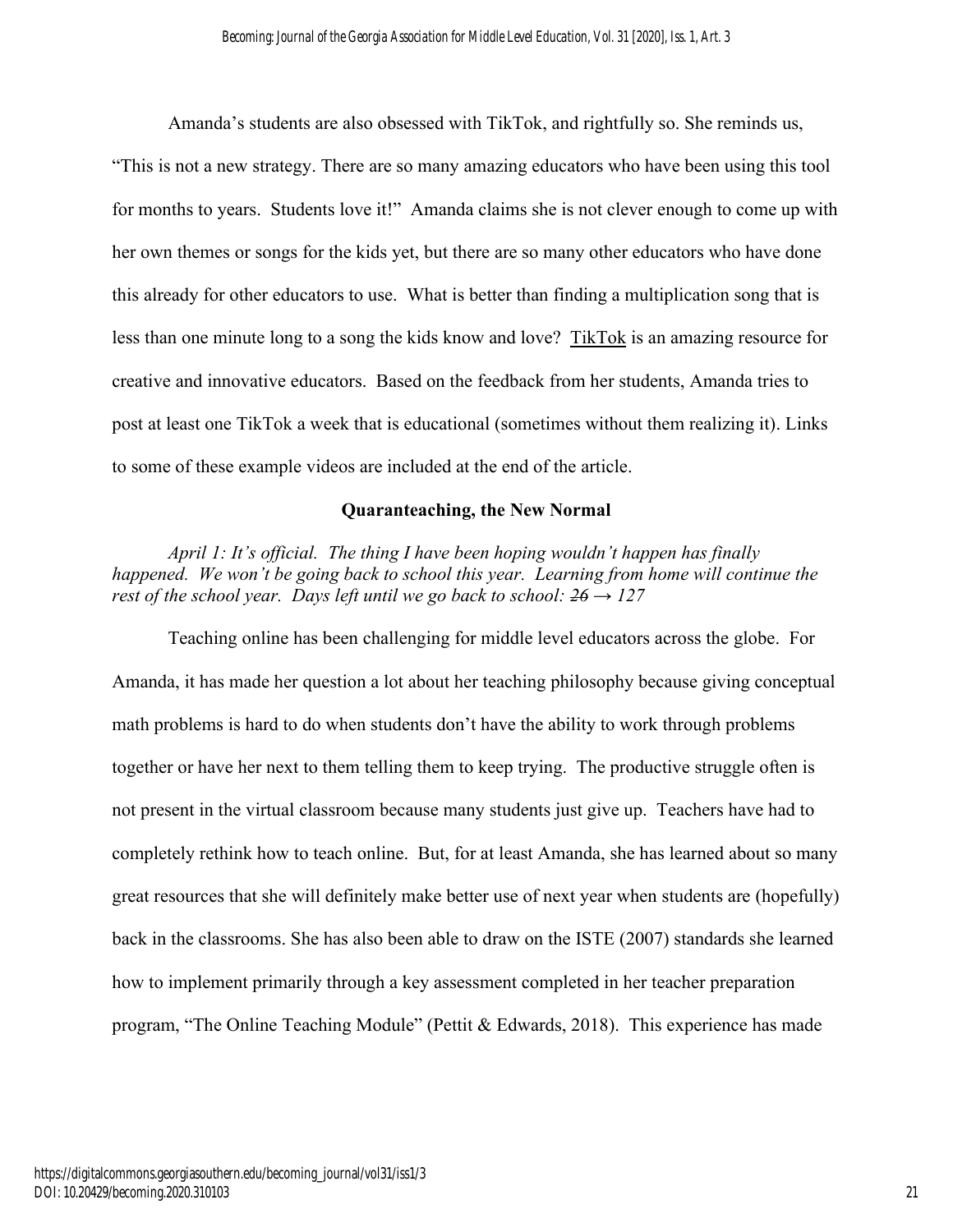her better equipped to use technology as a teaching tool. As one example, here is what Amanda's plans for students looked like prior to learning from home:



Here is an example of the plans provided to students virtually. There are similarities, such as listing their tasks or assignments and materials for them to see. The difference is that there are no worksheets; everything (assignments, trackers, attendance questions, meetings) is digitally linked.

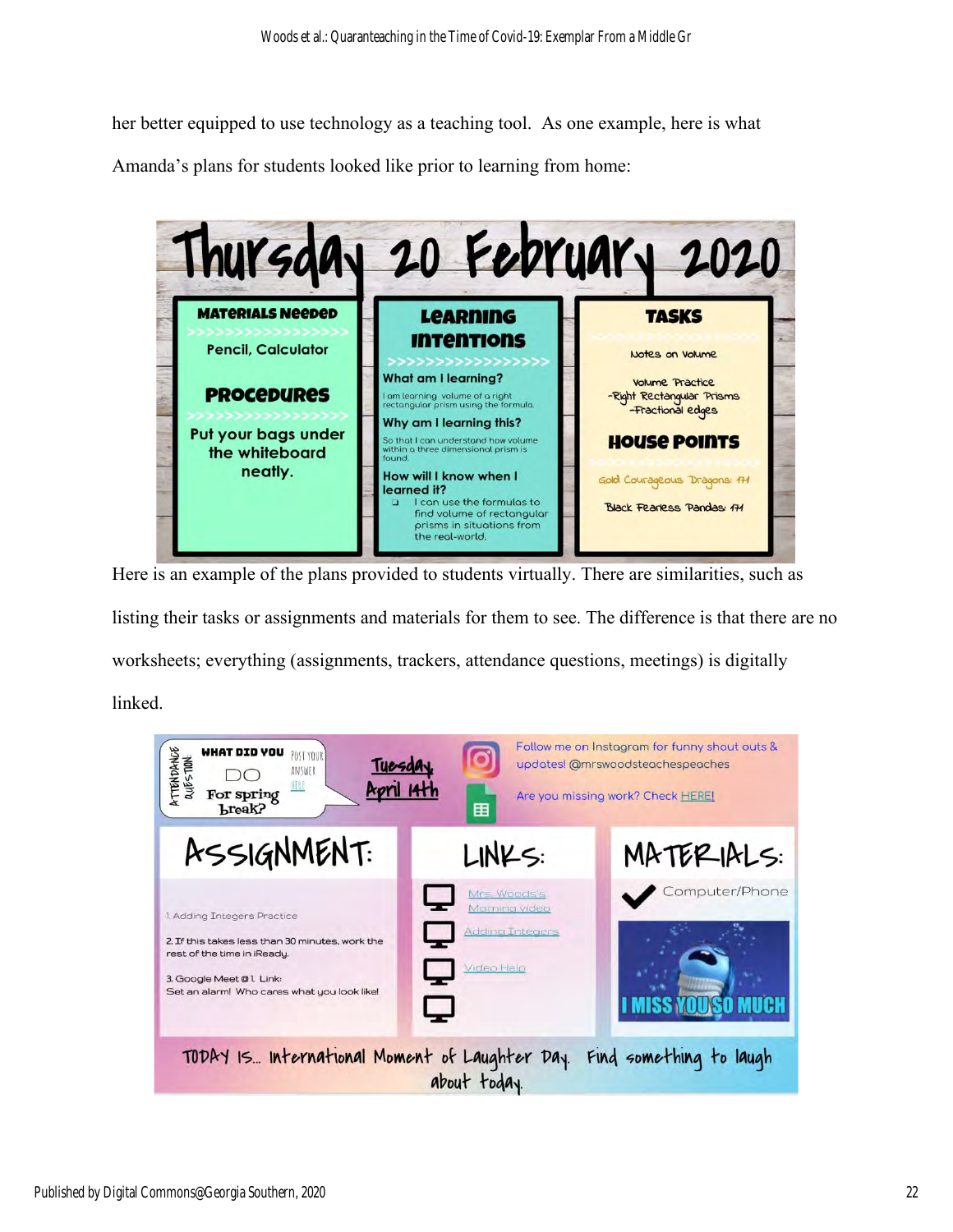### **Conclusion**

We've all seen the news reports and read the papers about how the COVID-19 crisis has impacted teaching and learning and how teachers are simply trying to get through this global pandemic. Moving classes online, making sure students have access to technology, and getting them actively engaged in learning have been at the forefront of teachers' minds during this time of *quaranteaching*. Similar to previous research, we feel that educators with specialized middle level teacher preparation, especially who have gone through a professional development school model like Amanda, have an advantage on how to meet the needs of young adolescents no matter what the environment (Mertens, 2018; Virtue, 2018).

One thing the authors hope we can all take away from this experience is how precious education is. Even teachers can take the daily routine for granted as they go through the motions some days, forgetting how powerful each day that a child steps foot in our class is a day to grow them and ourselves: mentally, emotionally, alone and as a team. This shared crisis will hopefully make us stronger as a collective of teachers armed with the empowerment that we can accomplish much with little to no notice, armed with teamwork that we never thought possible as we reach across the nation and world to work together to educate the future in creative and alternative ways. To those educators who may be struggling, we encourage you to take a break, ask for help, have a growth mindset, and know that we are all in this together. We are all facing the same struggles, and we are all willing to help one another. Start small; don't be a hero who tries to do it all. Finally, it's okay to look at an activity, assignment, or test and to throw it away and try something else. Do what works for you and for your students because that's all we can do.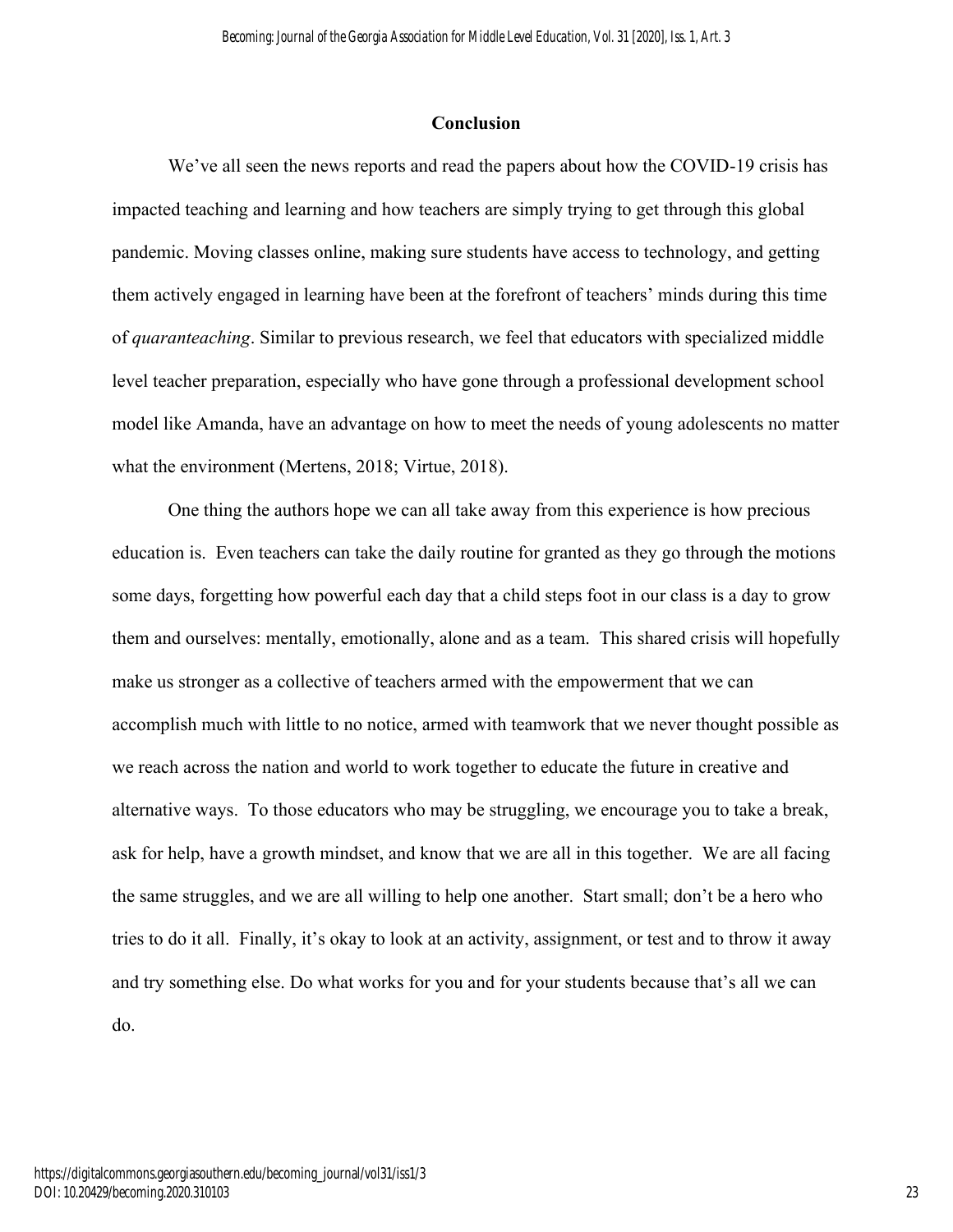#### **References**

- Alley, K.M. (2019) Fostering middle school students' autonomy to support motivation and engagement, *Middle School Journal*, 50:3, 5-14, DOI: [10.1080/00940771.2019.1603801](https://doi.org/10.1080/00940771.2019.1603801)
- Ellerbrock, C. R. (2016). Developmental Responsiveness. In S. B. Mertens, M. M. Caskey, & N. Flowers (Eds.) *The Encyclopedia of Middle Grades Education* (2nd ed. pp. 133-136). Information Age.
- International Society for Technology in Education. (2007). *National educational technology standards for students.*
- Mertens, S. B. (2018). Preparing middle level teachers for the classroom: Assessing efficacy and confidence in preservice teacher candidates. In P. B. Howell, S. A. Faulkner, J. P. Jones, & J. Carpenter (Eds.). *Preparing middle level educators for 21st century schools: Enduring beliefs, changing times, evolving practices* (pp. 29-52). Information Age.
- National Middle School Association [NMSA]. (2010). *This We Believe: Keys to Educating Young Adolescents*. Author.
- Pace, C., Pettit, S. K., & Barker, K. S. (2020). Best practices in middle level quaranteaching: Strategies, tips and resources amidst COVID-19. *Becoming 31*(1)*,* Article 1.
- Pace, C., & Pettit, S. K. (2020). *[How to "F-L-I-P" your middle grades classroom](http://www.amle.org/TabId/270/ArtMID/888/ArticleID/1138/How-to-%e2%80%9cF-L-I-P%e2%80%9d-Your-Middle-Grades-Classroom-.aspx)*[.](http://www.amle.org/TabId/270/ArtMID/888/ArticleID/1138/How-to-%e2%80%9cF-L-I-P%e2%80%9d-Your-Middle-Grades-Classroom-.aspx) Association for Middle Level Education. [http://www.amle.org/BrowsebyTopic/WhatsNew/WNDet/TabId/270/ArtMID/888/Article](http://www.amle.org/BrowsebyTopic/WhatsNew/WNDet/TabId/270/ArtMID/888/ArticleID/1138/How-to-%E2%80%9CF-L-I-P%E2%80%9D-Your-Middle-Grades-Classroom-.aspx) [ID/1138/How-to-%E2%80%9CF-L-I-P%E2%80%9D-Your-Middle-Grades-Classroom-](http://www.amle.org/BrowsebyTopic/WhatsNew/WNDet/TabId/270/ArtMID/888/ArticleID/1138/How-to-%E2%80%9CF-L-I-P%E2%80%9D-Your-Middle-Grades-Classroom-.aspx) [.aspx](http://www.amle.org/BrowsebyTopic/WhatsNew/WNDet/TabId/270/ArtMID/888/ArticleID/1138/How-to-%E2%80%9CF-L-I-P%E2%80%9D-Your-Middle-Grades-Classroom-.aspx)
- Pettit, S. K.., & Edwards, S. (2018). [Online Teaching Module: Council for the Accreditation of](https://digitalcommons.georgiasouthern.edu/cgi/viewcontent.cgi?article=1002&context=becoming_journal)  [Educator Preparation \(CAEP\) Key Assessment Example.](https://digitalcommons.georgiasouthern.edu/cgi/viewcontent.cgi?article=1002&context=becoming_journal) *Becoming 29*(1), Article 3.